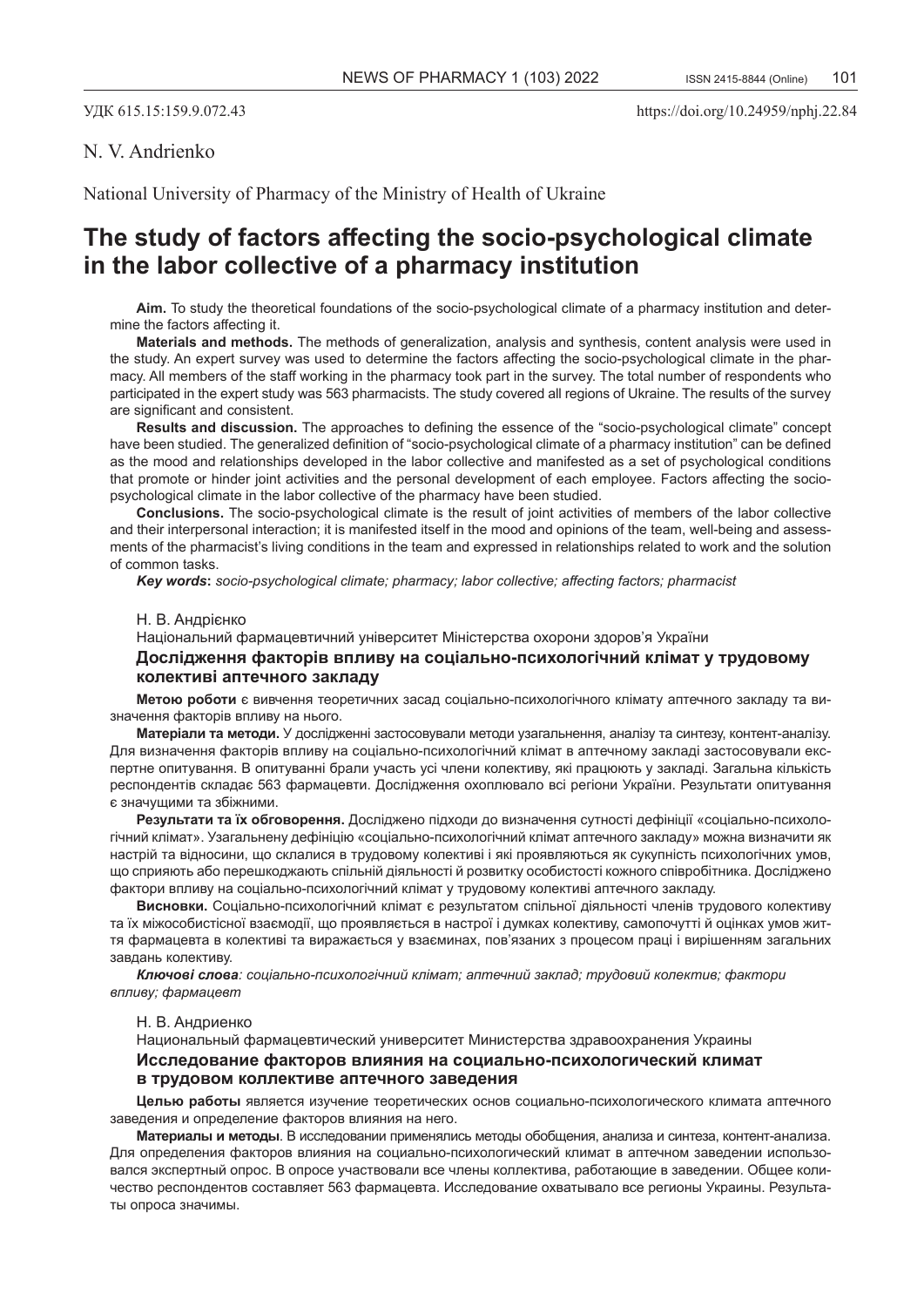**Результаты и их обсуждение.** Исследованы подходы к определению сущности понятия «социально-психологический климат». Обобщенную дефиницию «социально-психологический климат аптечного учреждения» можно определить как настроение и отношения, сложившиеся в трудовом коллективе и проявляющиеся как совокупность психологических условий, способствующих или препятствующих совместной деятельности и развитию личности каждого сотрудника. Исследованы факторы влияния на социально-психологический климат в трудовом коллективе аптечного учреждения.

**Выводы.** Социально-психологический климат является результатом совместной деятельности членов трудового коллектива и их межличностного взаимодействия, что проявляется в настроении и мнениях коллектива, самочувствии и оценках условий жизни фармацевта в коллективе и выражается в отношениях, связанных с процессом труда и решением общих задач коллектива.

*Ключевые слова***:** *социально-психологический климат; аптечное учреждение; трудовой коллектив; факторы влияния; фармацевт*

**Introduction.** At the present stage of development of the health sector the changes in the management and organization of a pharmacy institution are of great importance. This is reflected in the concepts and programs of the healthcare reform taking place in the country and due to the emergence of new technologies for the treatment of diseases and original medicines and the requirements of the COVID-19 pandemic.

The inability of the existing pharmacy management system to solve current problems is manifested in the inability to solve new problems caused by rapid changes in the external environment. In addition, the constant increase in the number of social tasks facing a pharmacy institution leads to further complication of management problems. And the complexity of the tasks increases the burden on the head of the pharmacy, causes unexpected problems that need to be addressed urgently.

**The aim of the work** was to study the theoretical foundations of the socio-psychological climate of a pharmacy institution and determine the factors affecting it.

**Materials and methods.** The methods of generalization, analysis and synthesis, content analysis were used in the study. Sociological surveys were used to determine the factors affecting the socio-psychological climate in the pharmacy. All members of the staff working in the pharmacy institution took part in the survey. The total number of respondents who participated in the expert study was 563 pharmacists. The study covered all regions of Ukraine. The results of the survey are significant and consistent, so that the concordance coefficient is equal to 0.81, the calculated χ-Pearson test exceeds the tabular value taking into account the number of freedoms and the level of significance ( $p = 0.05$ ).

**Results and discussion.** The result of the pharmacy is the provision of pharmaceutical services and pharmaceutical care. This is due to the interaction of pharmacists with visitors who need this help and are active elements of the external environment that respond to any changes, directly affect the process of the professional activity and become a participant in this process. This, in turn, is reflected in the ethical values and principles, on which the labor collective operates, and the role of the pharmacist in the process of providing pharmaceutical care.

Loss of trust in the pharmacist leads to loss of trust in the pharmacy and its reputation. Therefore, the professional activity of a pharmacist should be based on value orientations that are reflected in relation to visitors, colleagues and attitudes towards themselves. It should be noted that the psychological state of the pharmacist, his/her ability to work, and, therefore, the quality of service to pharmacy visitors is significantly affected by interpersonal relationships and conflict situations developed in the staff of the pharmacy. Thus, the socio-psychological climate is a complex psychological characteristic that reflects the state of relationships and the degree of the employee satisfaction with the organization of work, relationships with other members of the labor collective and the general level of organization of activities in the pharmacy. In modern psychological practice, there are four approaches to determining the nature of the socio-psychological climate:

- the climate as a socio-psychological phenomenon and the state of collective consciousness [1-4];
- the climate as a general emotional and psychological mood of a group of people [5-6];
- the climate as a style of relationships between people who are in direct contact [7-9];
- the climate as a term of social and psychological compatibility of group members, their moral and psychological unity, cohesion, the presence of universal opinions, customs and traditions [10-11].

The most commonly used concepts of the socio-psychological climate are given in Table.

In general, the definition of the "socio-psychological climate of a pharmacy institution" can be defined as the mood and relationships developed in the labor collective and manifested as a set of psychological conditions that promote or hinder joint activities and the personal development of each employee based on interpersonal relationships, a system of attitudes, orientations and expectations of members of the labor collective in relation to each other, due to the content and organization of the professional activities and the values which their communication is based on.

The socio-psychological climate of the labor collective is a quantity, on the one hand, constantly changing, and on the other, it is in a certain stable state. At the same time, qualitative changes in the psychological atmosphere of the labor collective cause a transition to a different socio-psychological climate. The study of scientific papers [16-22] showed that the factors affecting the sociopsychological climate should be combined into two groups: macro-environmental factors and micro-environmental factors (Fig. 1).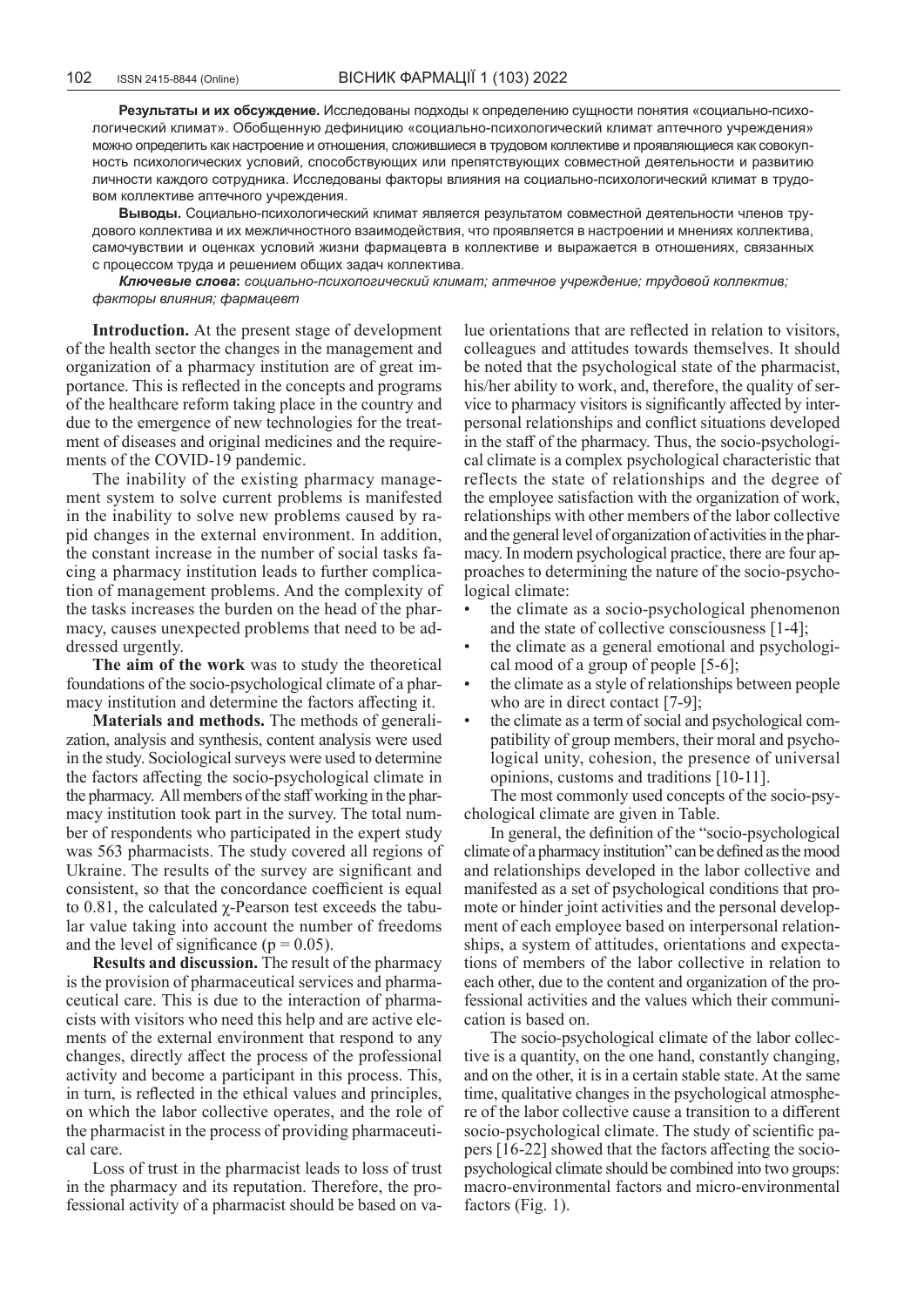Тable

## Approaches to the "socio-psychological climate" definition

| Scientist                               | Definition                                                                                                                                                                                                                                                                                                                                                                                          |
|-----------------------------------------|-----------------------------------------------------------------------------------------------------------------------------------------------------------------------------------------------------------------------------------------------------------------------------------------------------------------------------------------------------------------------------------------------------|
| E. S. Kuzmin [1]                        | The psychological climate reflects the nature of relationships between people, the prevailing<br>tone of public mood, the level of management, conditions and features of work and leisure<br>in a particular team                                                                                                                                                                                  |
| B. F. Lomov [12]                        | The psychological climate is a system of interpersonal relations, psychological in nature<br>(sympathy, antipathy, friendship); psychological mechanisms of interaction between people<br>(imitation, empathy, assistance); the system of mutual requirements, general mood, general<br>style of the joint work activity, intellectual, emotional and volitional unity of the labor<br>collective   |
| V. M. Shepel [7-8]                      | The socio-psychological climate is emotional coloring of psychological relations of the team<br>members, arising on the basis of their relationships, sympathy, coincidence of characters,<br>interests and inclinations                                                                                                                                                                            |
| M. M. Obozov [2, 13]                    | The climate is a reflection of a complex of phenomena in the minds of people associated<br>with their relationships, working conditions, methods of stimulating it                                                                                                                                                                                                                                  |
| A. N. Lutoshkin [6]                     | The climate is the mood of a group of people                                                                                                                                                                                                                                                                                                                                                        |
| B.D. Parigin [9, 14]                    | The socio-psychological climate is the style of relationships between people who are<br>in direct contact with each other, that is, in the process of the climate formation a system<br>of interpersonal relationships is formed, it determines the social and psychological<br>well-being of each member of the group                                                                              |
| O. N. Kosolapov,<br>L. N. Kogan [10-11] | The climate is the social and psychological compatibility of the members of the group,<br>their moral and psychological unity, cohesion, the presence of universal opinions,<br>customs and traditions                                                                                                                                                                                              |
| R.H. Shakurov [15]                      | The psychological climate is considered, first, from the psychological side, which is revealed<br>in the emotional, volitional, intellectual states and properties of the group, and the<br>socio-psychological side, which is manifested in the group psychology integrative<br>features that are important for maintaining its integrity and functioning the independent<br>association of people |
| K. K. Platonov [3]                      | The socio-psychological climate is a property of the group determined by interpersonal<br>relationships, creating a stable group mood and thoughts, which the degree of activity<br>in achieving the goals of the group depends on                                                                                                                                                                  |



Fig. 1. Factors affecting the socio-psychological climate in the labor collective of the pharmacy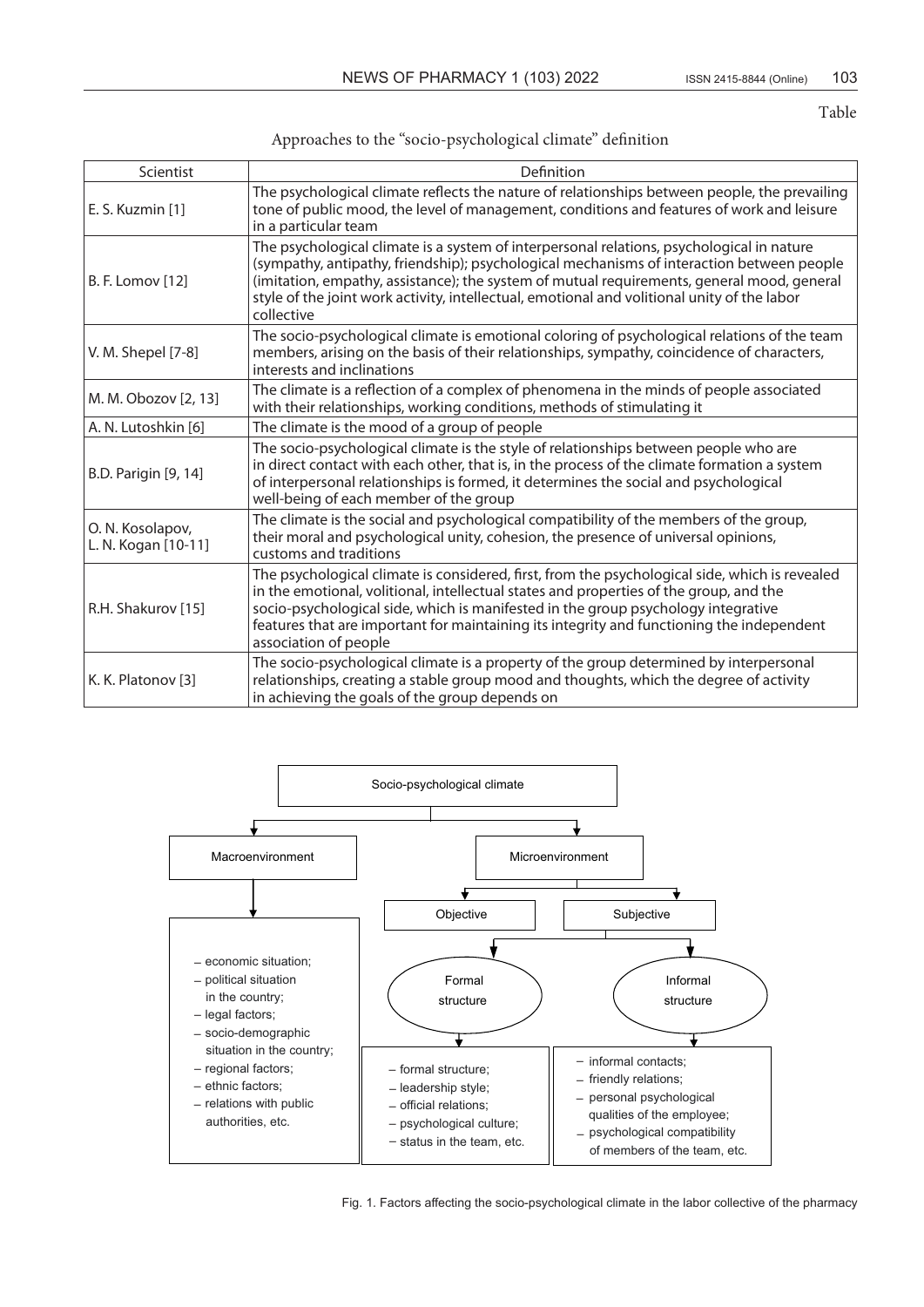

Fig. 2. Distribution of macro-environmental factors affecting the socio-psychological climate of the pharmac

The factors of the macroenvironment that affect the socio-psychological climate identified on the basis of a questionnaire of pharmacists, include:

- state of public relations (X1) (8.6 points);
- socio-psychological atmosphere in the society  $(X2)$ (9.1 points);
- socio-political situation in the country  $(X3)$  (8.3 points);
- socio-demographic situation in the country  $(X4)$ (6.5 points);
- economic situation in the country  $(X5)$  (9.5 points);
- regional factors  $(X6)$  (5.7 points);
- ethnic factors  $(X7)$  (4.4 points);
- features of public administration  $(X8)$  (7.9 points) (Fig. 2).

These factors are external to a particular pharmacy, but their impact on the mood of the labor collective is quite significant.

The factors of the microenvironment (the level of the pharmacy) have much more influence on the sociopsychological climate. They include the employee's material and spiritual component in the labor collective. These factors are divided into objective and subjective.

Objective factors of the microenvironment that affect the socio-psychological climate of the pharmacy include:

- features of material and economic working conditions  $(Y1)$  (9.2 points);
- technological working conditions (Y2) (4.9 points);
- technical conditions of work  $(Y3)$  (5.5 points);
- sanitary and hygienic working conditions (Y4) (6.8 points);
- organizational and managerial working conditions (Y5) (7.7 points);
- degree of satisfaction of employees with these aspects  $(Y6)$  (8.4 points) (Fig. 3).

The subjective factors of the microenvironment that affect the socio-psychological climate of the pharmacy include socio-psychological factors, both formal and informal.

Formal factors affecting the socio-psychological climate of the pharmacy consist of:

- official relations between members of the labor collective  $(Z1)$  (3.9 points);
- organizational relations between members of the labor collective (Z2) (7.3 points);



Fig. 3. Distribution of objective factors of the microenvironment that affect the socio-psychological climate of the pharmacy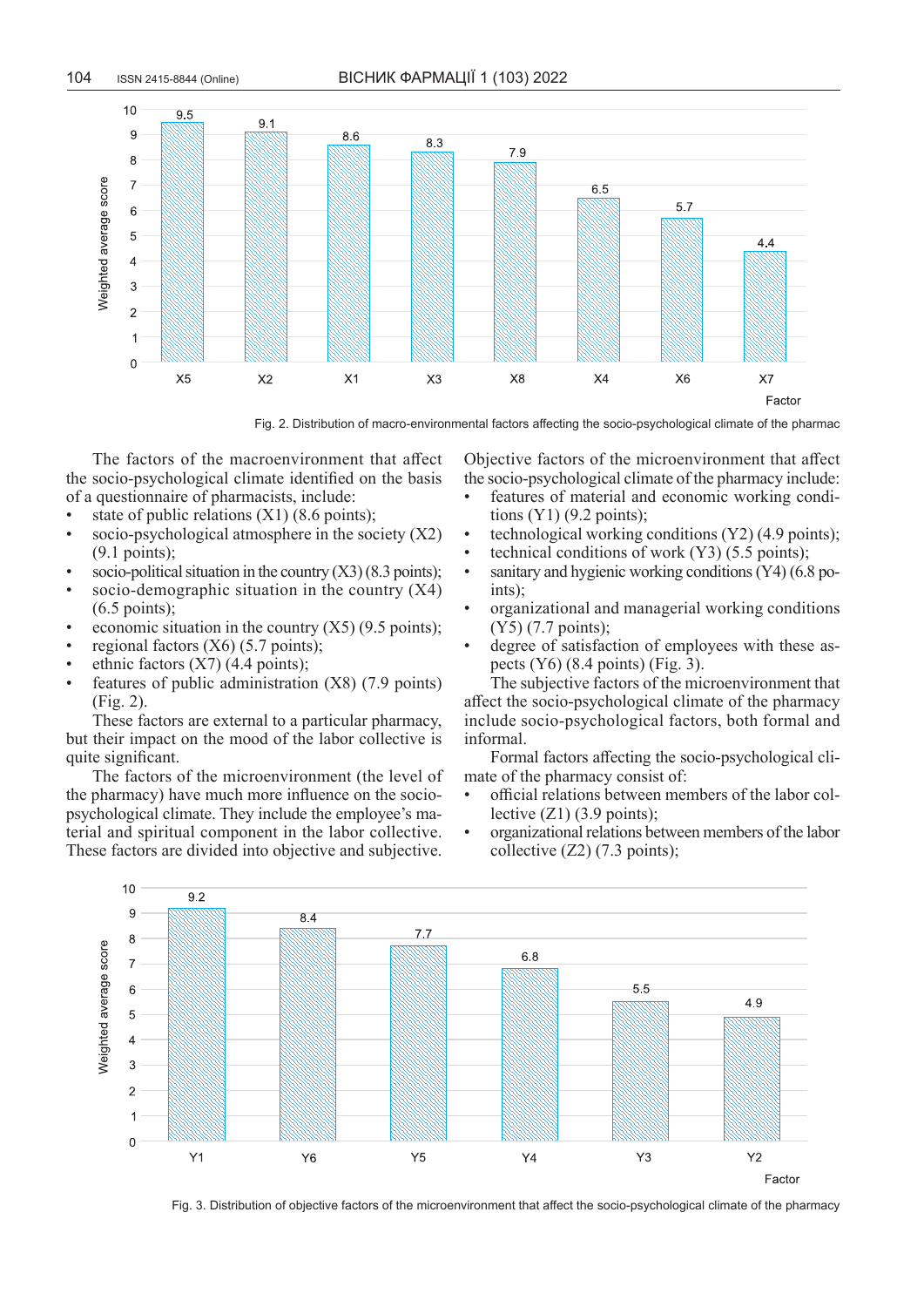

Fig. 4. Distribution of subjective formal factors affecting the socio-psychological climate of the pharmacy



Fig. 5. Distribution of subjective informal factors affecting the socio-psychological climate of the pharmacy

- official roles of staff members (Z3) (4.6 points);
- statuses of members of the labor collective  $(Z4)$ (6.5 points);
- features of the formal structure in the team  $(Z5)$  (5.8 points);
- leadership style  $(Z6)$  (9.4 points);
- psychological culture of leaders (Z7) (8.7 points);
- psychological culture of employees (Z8) (8.1 points) (Fig. 4).

Informal factors affecting the socio-psychological climate of the pharmacy include:

- friendly relations  $(C1)$  (9.5 points);
- $cooperation (C2) (7.4 points);$
- mutual help  $(C3)$  (6.3 points);
- conflicts  $(C4)$  (8.3 points);
- psychological features of each member of the labor collective (С5) (7.1 points);
- psychological compatibility (С6) (9.1 points);
- emotional attitude of employees to their work  $(C7)$ (5.2 points);
- relations between subordinates and management (C8) (8.8 points) (Fig. 5).

Thus, the main factors affecting the socio-psychological climate in the labor collective are: the content of work, the degree of employee's satisfaction with work, working and living conditions, the nature of interpersonal relationships with colleagues, leadership style, personality and satisfaction; the formation of a favorable social psychological climate depends on the factors affecting it.

**Conclusions and prospects for further research.**  The approaches to defining the essence of the "sociopsychological climate" concept have been studied. It has been determined that the socio-psychological climate is the result of joint activities of members of the employees and their interpersonal interaction; it is manifested itself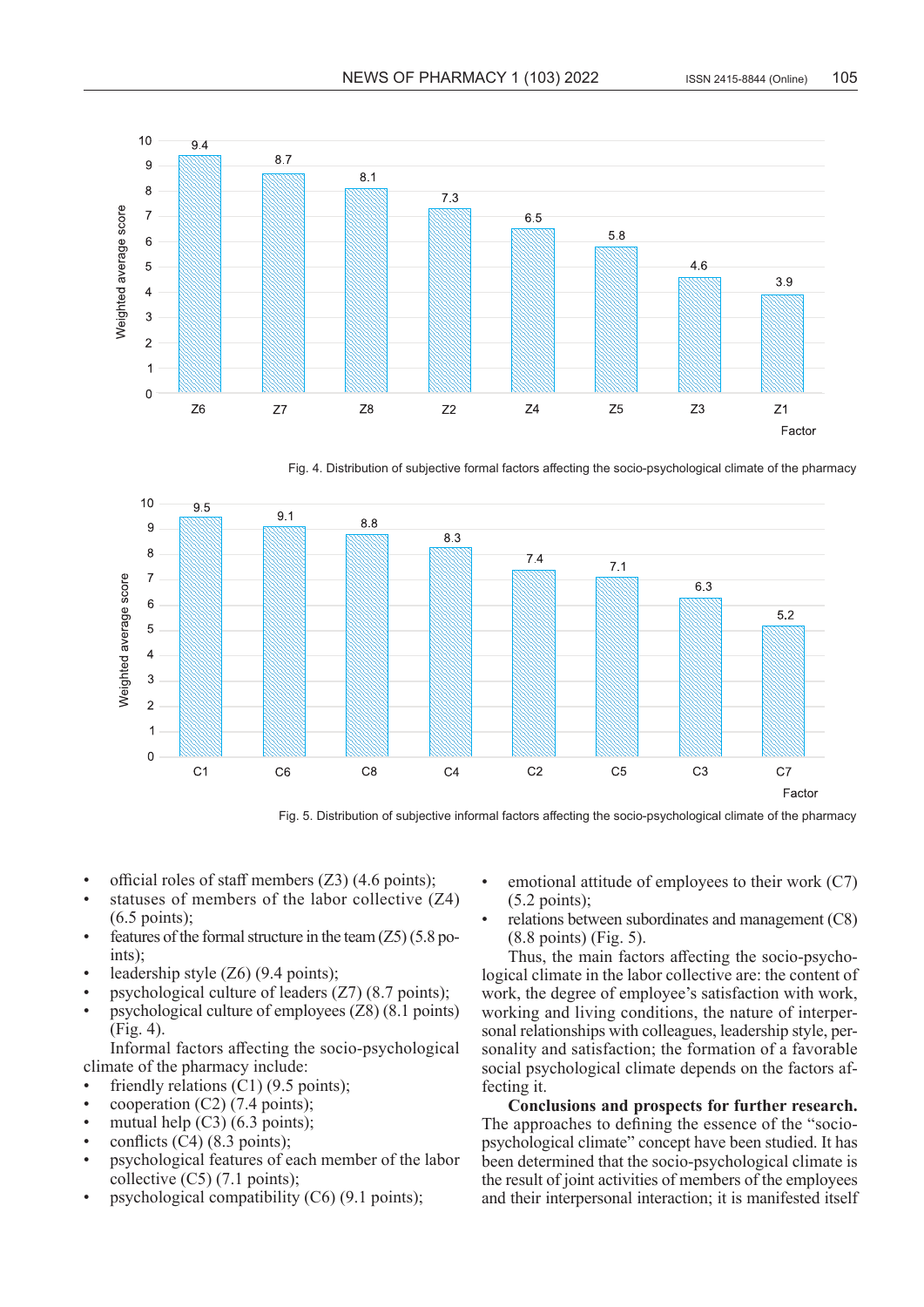in the mood and opinions of the team, well-being and assessments of the pharmacist's living conditions in the team and expressed in relationships related to work and the solution of common tasks.

Factors affecting the socio-psychological climate in the labor collective of the pharmacy are grouped into two groups: macro-environmental factors and micro-

environmental factors. Micro-environmental factors, in turn, are divided into objective and subjective. The subjective factors of the microenvironment affecting the socio-psychological climate of the pharmacy include socio-psychological factors, both formal and informal.

**Conflict of interests:** the author has no conflict of interests to declare.

## **REFERENCES**

- 1. Свенцицкий А. С. Социальная психология управления : учеб. пособие / под ред. Е. С. Кузьмина. Ленинград : ЛГУ, 1986. 176 с.
- 2. Обозов Н. Н. Психология межличностных отношений. Киев : Лыбидь, 1990. 191 с.
- 3. Платонов К. К. О формировании психологического климата в коллективе. Москва, 1977. 138 с.
- 4. Актуальные проблемы социальной психологии. Москва, 1981. 96 с.
- 5. Русалинова А. А. Проблемы промышленной социальной психологии. Санкт-Петербург : СПбГУ, 2009. 516 с.
- 6. Лутошкин А. Н. Психологический климат коллектива. Возрастная и педагогическая психология. Хрестоматия / под ред. И. Дубровиной, А. Прихожан, А. Зацепина. Москва : Академия, 2008. 368 с.
- 7. Социально-психологический климат коллектива. Спецпрактикум по социальной психологии / под ред. Ю. М. Жукова. Москва : МГУ, 1981. 77 с.
- 8. Шепель В. Управленческая психология. Москва : Экономика, 1984. 248 с.
- 9. Парыгин Б. Д. Социальная психология. Истоки и перспективы. Санкт-Петербург : СПбГУП, 2010. 533 с.
- 10. Косолапов Н. А. Социальная психология и международные отношения. Москва : Наука, 1983. 271 с.
- 11. Коган Л. Н. Социология культуры : учеб. пособие. Екатеринбург : УГУ, 1992. 120 с.
- 12. Ломов Б. Ф. Методологические и теоретические проблемы психологии. Москва, 1984. 446 с.
- 13. Обозов Н. Н. Межличностные отношения. Ленинград : ЛГУ, 1979. 151 с.
- 14. Регуляция социально-психологического климата трудового коллектива / под ред. Б. Д. Парыгина. Ленинград : Наука, 1986. 239 с.
- 15. Шакуров Р. Х. Социально-психологические основы управления : руководитель и педагогический коллектив. Москва : Просвещение, 1990. 208 с.
- 16. Коломінський Н. Л. Формування сприятливого соціально-психологічного клімату в колективах установ освіти : навч. посіб. для студентів вузів, керівників установ освіти, психологів, педагогів. Київ : МАУП, 1996. 241 с.
- 17. Платонов Ю. П. Психология коллективной деятельности. Теоретико-методологический аспект. Санкт-Петербург : Речь, 2008. 368 с.
- 18. Рощин С. К. Об исследовании организационного климата. Санкт-Петербург : Питер, 2000. 403 с.
- 19. Русалинова А. А. Изучение социально-психологического климата в первичных производственных коллективах. Санкт-Петербург : Питер, 2000. 421 с.
- 20. Aronson E., Wilson T. D., Akert R. Sozialpsychologie. Hallbergmoos : Pearson, 2014. 201 р.
- 21. Cillessen A. H. N., Marks P. E. L. Conceptualizing and Measuring Popularity. New York, London : The Guildford Press, 2011. 183 р.
- 22. Berkowitz L. On the consideration of automatic as well as controlled psychological processes in aggression. *Aggressive Behavior*. 2008. № 34 (2). Р. 117–129. DOI: https://doi.org/10.1002/ab.20244.

## **REFERENCES**

- 1. Sventsitskii, A. S. (1986). *Sotsialnaia psikholohiia upravleniia*. Leningrad: LGU im. A. A. Zhdanova, 176.
- 2. Obozov, N. N. (1990). *Psikholohiia mezhlichnostnykh otnoshenii*. Kiev: Lybid, 191.
- 3. Platonov, K. K. (1977). *O formirovanii psikholohicheskoho klimata v kollektive*. Moscow,138.
- *4. Aktualnye problemy sotsialnoi psikholohii*. (1981). Moscow, 96.
- 5. Rusalinova, A. A. (2009). *Problemy promyshlennoi sotsialnoi psikholohii*. Saint-Petersburg: Izd-vo SPbGU, 516.
- 6. Lutoshkin, A. N. (2008). *Psikholohicheskii klimat kollektiva. Vozrastnaia i pedahohicheskaia psikholohiia.* I. Dubrovina, A. Prikhozhan, A. Zatsepin (Eds.). Moscow: Akademiya, 368.
- 7. Zhukov, Yu. M. (Ed.). (1981). *Sotsialno-psikholohicheskii klimat kollektiva. Spetspraktikum po sotsialnoi psikholohii.* Moscow: Izd-vo Mosk. un-ta, 77.
- 8. Shepel, V. (1984). *Upravlencheskaia psikholohiia*. Moscow : Ekonomika, 248.
- 9. Paryhin, B. D. (2010). *Sotsialnaia psikholohiia. Istoki i perspektivy*. Saint-Petersburg: SPbGUP, 533.
- 10. Kosolapov, N. A. (1983). *Sotsialnaia psikholohiia i mezhdunarodnye otnosheniia*. Moscow: Nauka, 271.
- 11. Kohan, L. N. (1992). *Sotsiolohiia kultury.* Ekaterinburg: Izd-vo Ural. un-ta, 120.
- 12. Lomov, B. F. (1984). *Metodolohicheskie i teoreticheskie problemy psikholohii*. Moscow, 446.
- 13. Obozov, N. N. (1979). *Mezhlichnostnye otnosheniia.* Leningrad: Izd-voLGU, 151.
- 14. Paryhin, B. D. (Ed.). (1986). *Rehuliatsiia sotcialno-psikholohicheskoho klimata trudovoho kollektiva.* Leningrad: Nauka, 239.
- 15. Shakurov, R. Kh. (1990). *Sotsialno-psikholohicheskie osnovy upravleniia : rukovoditel i pedahohicheskii kollektiv.* Moscow: Prosveshhenie, 208.
- 16. Kolominskii, N. L. (1996). *Formuvannia spryiatlyvoho sotsialno-psykholohichnoho klimatu v kolektyvakh ustanov osvity.* Kyiv: MAUP, 241.